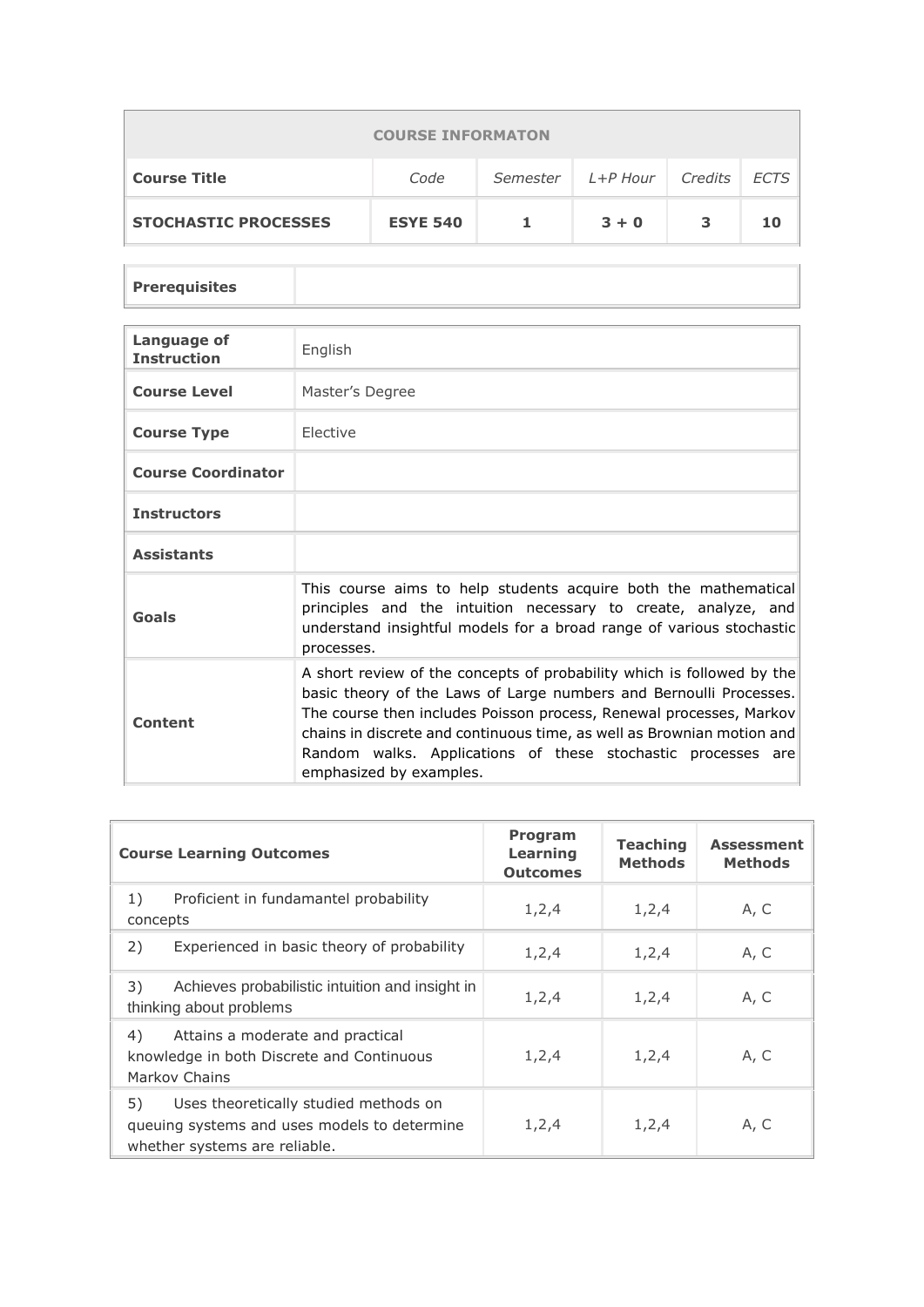| -6) | Becomes familier with the application of            |       |       |      |
|-----|-----------------------------------------------------|-------|-------|------|
|     | stochastic processes in fields such as engineering, | 1,2,4 | 1.2.4 | A. C |
|     | management sciences and operational research.       |       |       |      |

| <b>Teaching</b><br><b>Methods:</b>   | 1: Lecture, 2: Question-Answer, 3: Lab, 4: Case-study |
|--------------------------------------|-------------------------------------------------------|
| <b>Assessment</b><br><b>Methods:</b> | A: Testing, B: Experiment, C: Homework, D: Project    |

| <b>COURSE CONTENT</b> |                                          |                                          |  |  |
|-----------------------|------------------------------------------|------------------------------------------|--|--|
|                       | <b>Week Topics</b>                       | <b>Study</b><br><b>Materials</b>         |  |  |
| $\mathbf{1}$          | INTRODUCTION AND REVIEW OF PROBABILITY   | Textbook,<br><b>Course Notes</b>         |  |  |
| 2                     | <b>BERNOULLI PROCESSES</b>               | Textbook,<br>Course Notes                |  |  |
| 3                     | LAWS OF LARGE NUMBERS, CONVERGENCE       | Textbook,<br><b>Course Notes</b>         |  |  |
| 4                     | POISSON PROCESSES                        | Textbook,<br>Course Notes                |  |  |
| 5                     | RENEWAL THEORY                           | Textbook,<br>Course Notes,<br>Case study |  |  |
| 6                     | RENEWAL REWARD PROCESSES                 | Textbook,<br>Course Notes,<br>Case study |  |  |
| 7                     | <b>MARKOV CHAINS</b>                     | Textbook,<br>Course Notes,<br>Case study |  |  |
| 8                     | <b>MIDTERM EXAM</b>                      | Textbook,<br><b>Course Notes</b>         |  |  |
| 9                     | CONTINUOUS TIME MARKOV CHAINS            | Textbook,<br>Course Notes                |  |  |
| 10                    | BIRTH AND DEATH PROCESSES                | Textbook,<br><b>Course Notes</b>         |  |  |
| 11                    | QUEUEING THEORY                          | Textbook,<br>Course Notes,<br>Case study |  |  |
| 12                    | <b>RELIABILITY THEORY</b>                | Textbook,<br>Course Notes,<br>Case study |  |  |
| 13                    | <b>RANDOM WALKS</b>                      | Textbook,<br>Course Notes                |  |  |
| 14                    | BROWNIAN MOTION AND STATIONARY PROCESSES | Textbook,<br>Course Notes,<br>Case study |  |  |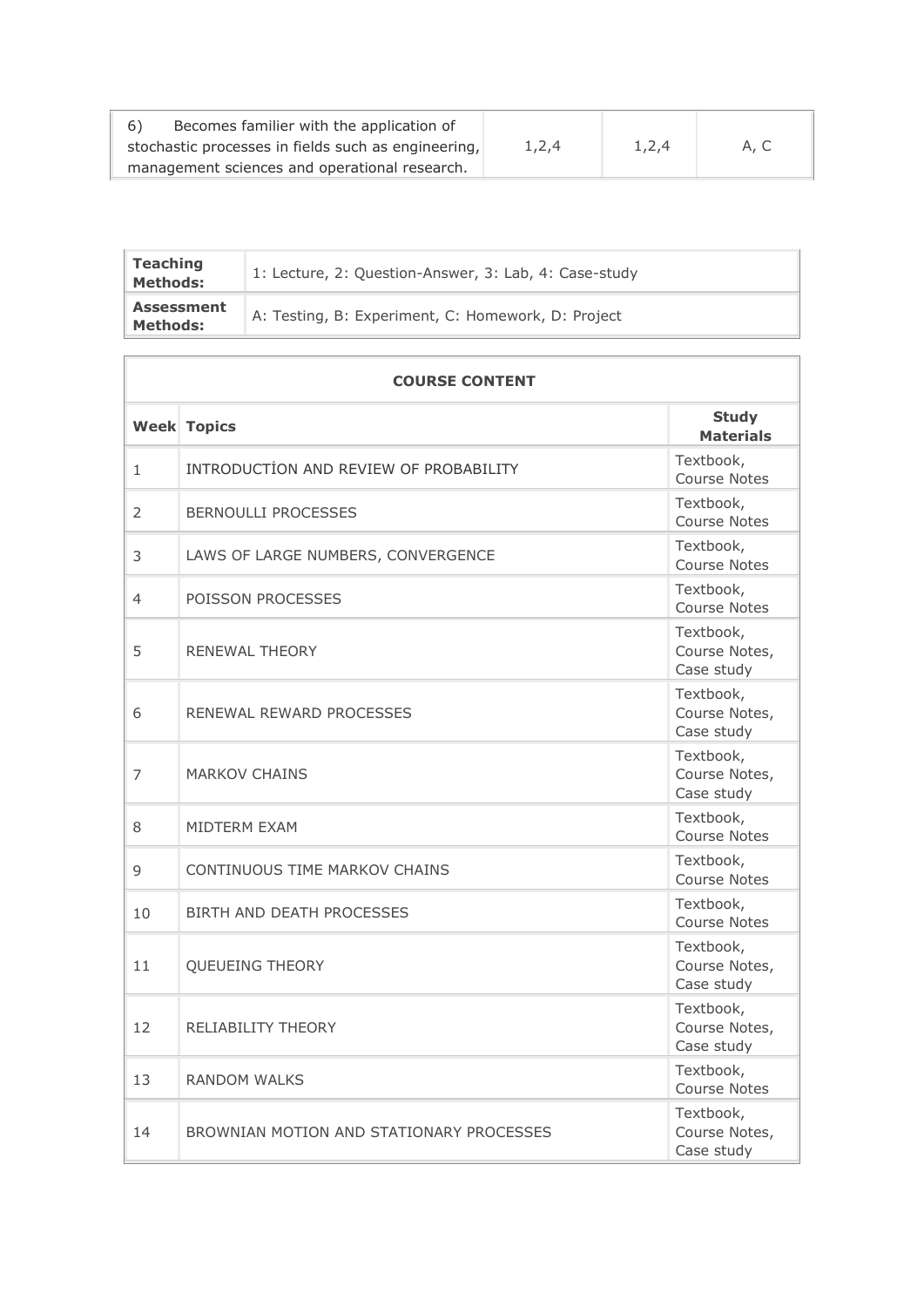| Textbook                    | INTRODUCTION TO PROBABILITY MODELS 10TH EDITION,<br>SHELDON M. ROSS, ELSEVIER, 2010 |
|-----------------------------|-------------------------------------------------------------------------------------|
| <b>Additional Resources</b> | STOCHASTIC PROCESSES 2ND EDITION, SHELDON M. ROSS,<br>WILFY 1996                    |

| <b>MATERIAL SHARING</b> |                                    |  |  |
|-------------------------|------------------------------------|--|--|
| <b>Documents</b>        | Modeling case study, lecture notes |  |  |
| <b>Assignments</b>      | Homeworks 1-6                      |  |  |
| <b>Exams</b>            | Midterm 1, Final Exam              |  |  |

| <b>ASSESSMENT</b>                                                   |   |                   |
|---------------------------------------------------------------------|---|-------------------|
| <b>IN-TERM STUDIES NUMBER</b>                                       |   | <b>PERCENTAGE</b> |
| Midterm 1                                                           |   | 45                |
| Homeworks                                                           | 6 | 55                |
| <b>Total</b>                                                        |   | 100               |
| <b>CONTRIBUTION OF FINAL EXAMINATION TO OVERALL</b><br><b>GRADE</b> |   | 30                |
| <b>CONTRIBUTION OF IN-TERM STUDIES TO OVERALL</b><br><b>GRADE</b>   |   | 70                |
| <b>Total</b>                                                        |   | 100               |

**COURSE CATEGORY Expertise/Field Courses** 

| <b>COURSE'S CONTRIBUTION TO PROGRAM</b> |                                                                                                                                                                                            |              |  |      |  |  |
|-----------------------------------------|--------------------------------------------------------------------------------------------------------------------------------------------------------------------------------------------|--------------|--|------|--|--|
|                                         | No Program Learning Outcomes                                                                                                                                                               | Contribution |  |      |  |  |
|                                         |                                                                                                                                                                                            |              |  | 1234 |  |  |
|                                         | Adequate background in Mathematics, Natural Sciences and the Industrial<br>and Systems Engineering discipline.                                                                             |              |  |      |  |  |
| $\overline{2}$                          | Ability to identify, model and solve complex problems in the area of<br>Industrial and Systems Engineering.                                                                                |              |  |      |  |  |
| 3                                       | Ability to design a complex system, process, device or product under<br>realistic constraints and conditions, in such a way as to meet the desired<br>requirements.                        |              |  | X    |  |  |
| 4                                       | Ability to employ information technologies effectively in Industrial and<br>Systems Engineering applications and develop and/or use modern<br>techniques and tools for these applications. |              |  | X    |  |  |